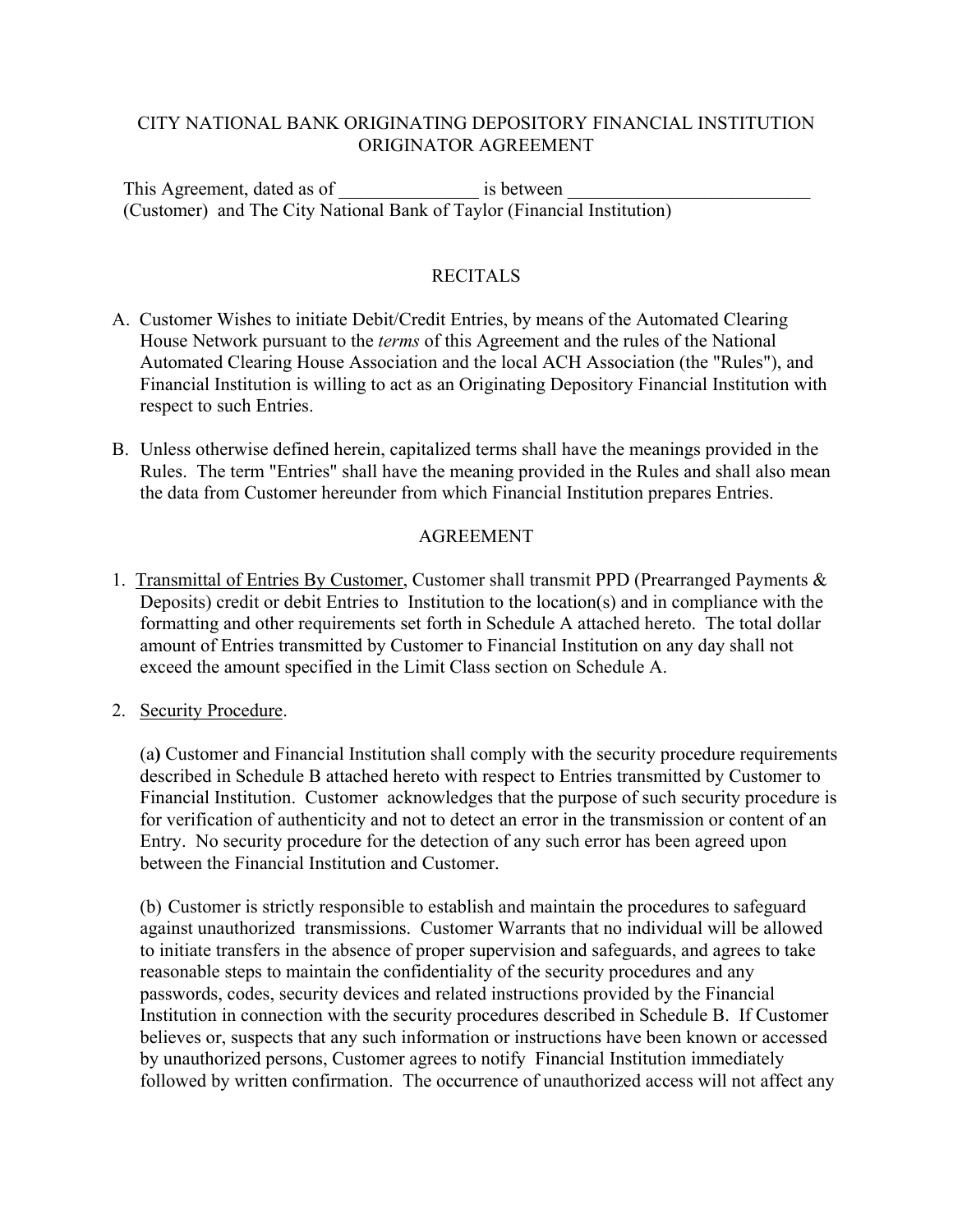transfers made in good faith by Financial Institution prior to receipt of such notification and within a reasonable time period to prevent unauthorized transfers.

# 3. Compliance With Security Procedure

(a) If an Entry (or a request for cancellation or amendment of an Entry) received by Financial Institution purports to have been transmitted or authorized by Customer, it will be deemed effective as Customer's Entry (or request) and Customer shall be obligated to pay Financial Institution the amount of such Entry even though the Entry (or request) was not authorized by Customer, provided Financial Institution accepted the entry in good faith and acted in compliance with the security procedure referred to in Schedule B with respect to such entry. If signature comparison is to be used as a part of that security procedure Financial Institution shall be deemed to have complied with that part of such procedure if it compares, the signature accompanying a file of Entries (or request for cancellation or amendment of an Entry) received with the signature of an authorized representative of the Customer and on the basis of such comparison believes the signature accompanying such file to be that of such authorized representative.

 (b) If an Entry (or request for cancellation or amendment of an Entry ) received by, Financial Institution was transmitted or authorized by Company, Company shall pay Financial Institution the amount of the Entry, whether or not Financial Institution compiled with the security procedure referred to in Schedule B with respect to that Entry and whether or not that Entry, was erroneous in any respect or that error would been detected if Financial Institution had complied with such procedure.

- 4. Recording and Use of Communications. Customer and Financial Institution agree that all telephone conversations, emails or data transmissions between them made in connection with this Agreement may be electronically may be recorded and retained by either party by use of any reasonable means.
- 5. Processing Transmittal And Settlement By Financial Institution.

(a) Except as provided in Section 6, On-Us Entries and Section 7, Rejection of Entries. Financial Institution shall (I) process Entries received from Customer to conform with the file specifications set forth In Rules. (II) transmit such Entries as an Originating Depository Financial Institution to Dallas Federal Reserve Bank(the "ACH") acting as an Automated Clearing House Operator, and (III) settle for such Entries as provided in the Rules.

(b) Financial Institution shall transmit or complete the necessary batch authorization of such ACH Entries by the Delivery Date deadline of the ACH set forth in Schedule A attached hereto prior to the Effective Entry Date shown in such Entries, provided (I) such Entries are received by Financial Institution's related cut-off time set forth in Schedule C on a business day, (II) the Effective Entry Date is at least **2** days after such business day, and (III) the ACH is open for business on such business day. For purposes of this Agreement (x) a "business day" is a day on which Financial Institution is open to the public for carrying on substantially, all of its business [other than a Saturday), or Sunday), and Entries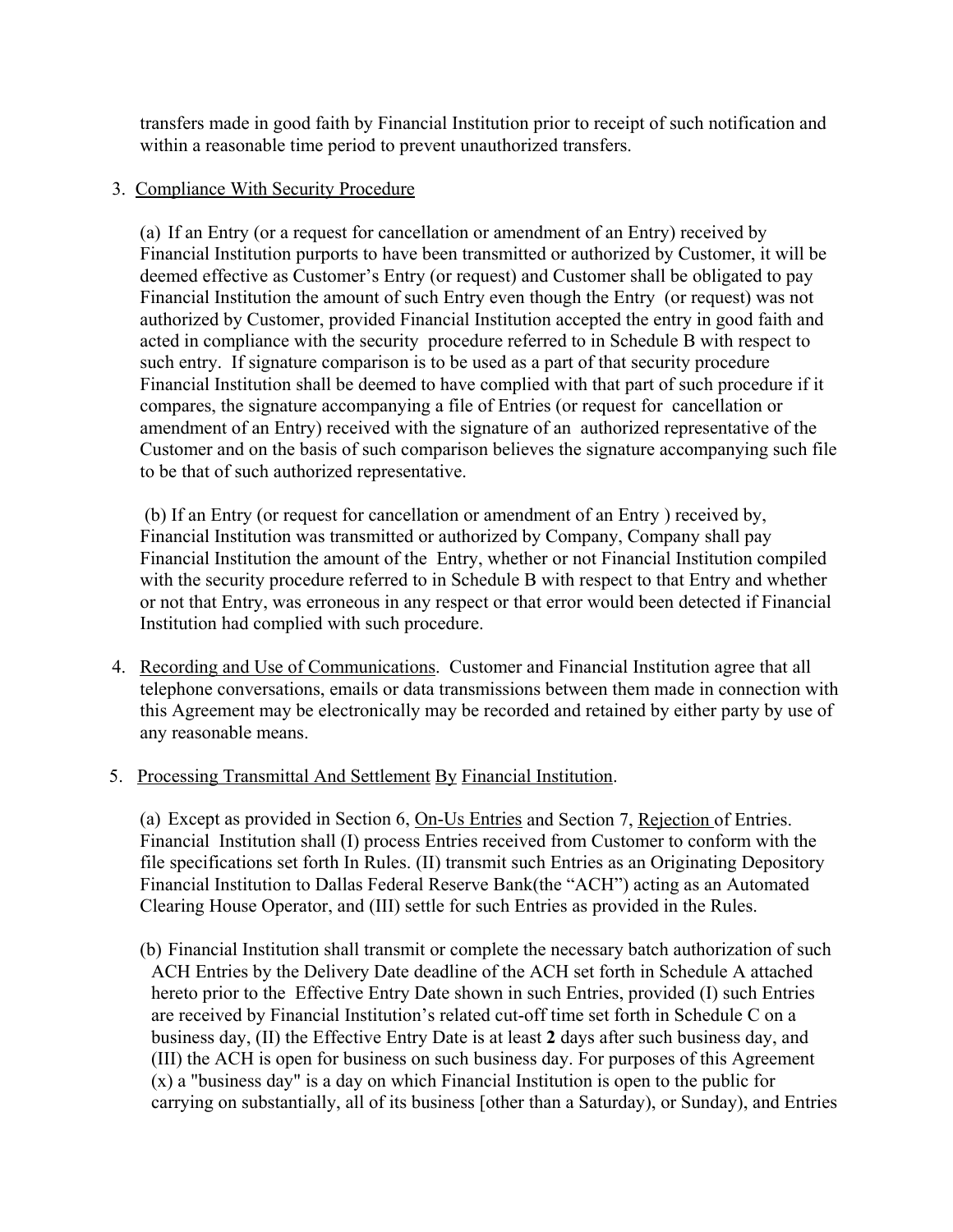shall be deemed received by Financial Institution, in the case of transmittal by tape, when received Financial Institution at the location set forth in Schedule A, and in 'the case or transmittal b,,, electronic transmission., when the transmission (an compliance with any, related security, procedure provided for herein) is completed as provided in Schedule A.

(c) If any of the requirements of clause, (I), (II), (III) of Section 5(b) is not met, Financial Institution shall use reasonable efforts to transmit such Entries to the ACH by the next deposit deadline of the ACH following that specified in Schedule C which is a business day, and a day on which the ACH 's open for business.

- 6. On-Us Entries Except as provided in Section 7, Rejection of Entries, in the case of an Entry received for credit to an account maintained with Financial Institution (an "On-Us Entry"'), Financial Institution shall credit the Receiver's account in the amount of such Entry on the Effective Entry Date contained in such Entry, provided the requirements set forth in clauses (I) and (II) of Section 5(b) are met. If either of those requirements is not met, Financial Institution shall use reasonable efforts to credit the Receiver's account in the amount of such Entry so later than the next business day following such Effective Entry Date.
- 7. Rejection of Entries. Financial Institution may reject any Entry which does not comply with the requirements of Section 1, Transmittal Of Entries By Company,. or Section 2, Security Procedure, or which contains an Effective Date more than 1 day after the business day such Entry is received by Financial Institution. Financial Institution may reject an On-Us Entry, for any reason for which an Entry may be returned under the Rules. Financial Institution may reject any Entry if Company has failed to comply with its account balance obligations under Section 11, The Account. Financial Institution may reject any entry of Company does not adhere to security procedures as described in Schedule B. Financial Institution shall notify Company by [**phone**] [**electronic transmission, including email**] of such rejection on later than the business day such Entry would otherwise have been transmitted by Financial Institution to the ACH or, in the case of an On-Us entry, its Effective Entry Date. Notices of rejection shall be effective when given. Financial Institution shall have no liability to Company by reason of the rejection of any such Entry or the fact that such notice is not given at an earlier time than that provided for herein.
- 8. Cancellation Or Amendment By Company . Company shall have no right to cancel or amend any Entry after its receipt by Financial Institution. However, if such request complies with the security procedures described in Section B for the cancellation of Data, Financial Institution shall use reasonable efforts to act on a request by Company of cancellation of an Entry prior to transmitting it to the ACH or in the case of an On-Us Entry, prior to crediting a Receiver's account, but shall have no liability if such cancellation is not effected. Company shall reimburse Financial Institution for any expenses, losses, of damages Financial Institution may incur in effecting or attempting of effect Company's request for the reversal of an entry.
- 9. Notice Of Returned Entries. Financial Institution shall notify Company by **phone** [**electronic transmission, including email** of the receipt of returned entry from the ACH no later that [ one business day] after the business day of such receipt. Expect for an Entry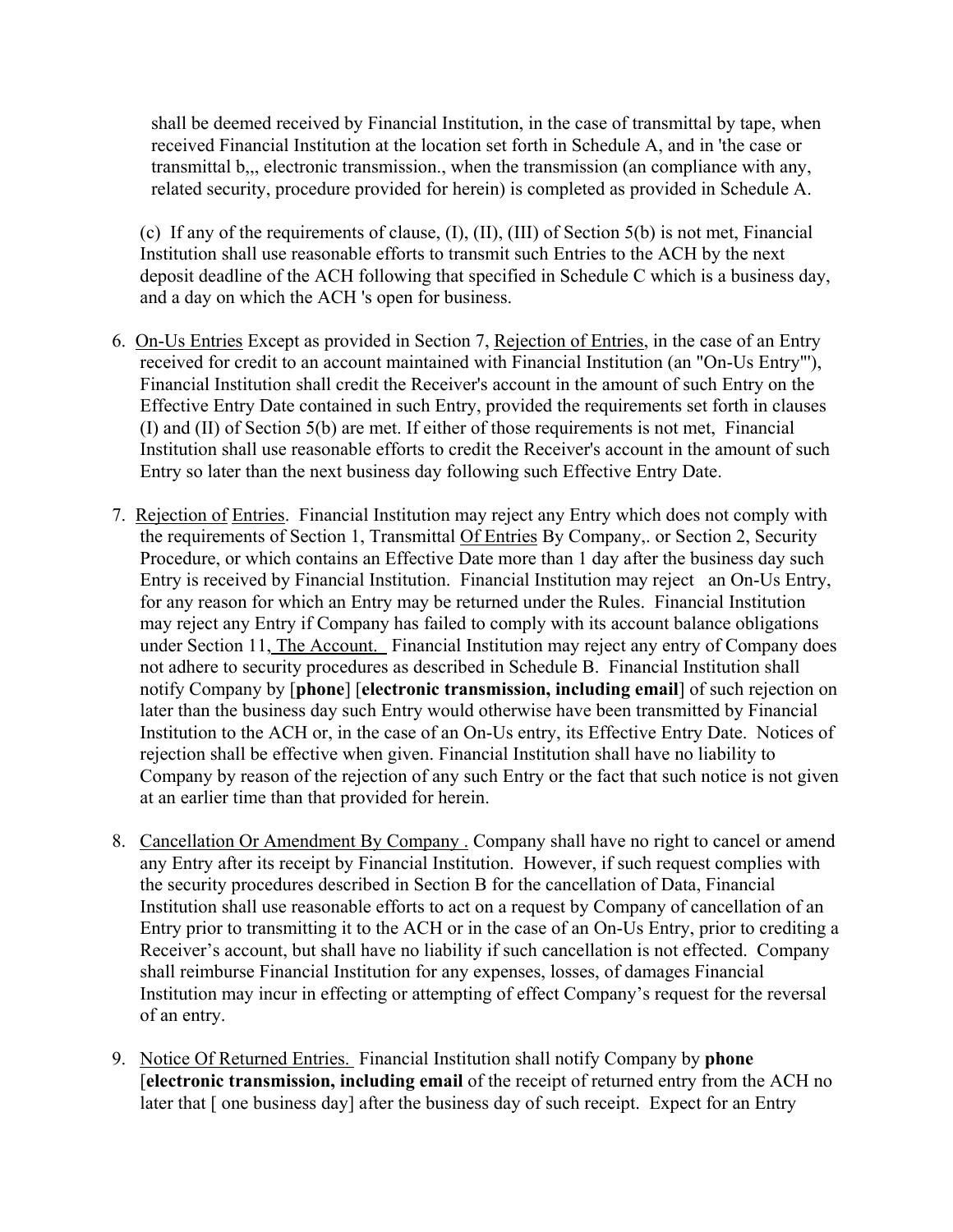retransmitted by Company in accordance with the requirements of Section 1, Transmittal of Entries By Company, Financial Institution shall have no obligation to retransmit a returned Entry to the ACH if Financial Institution complied with the terms of this Agreement with respect to the original Entry.

- 10. Payment by Company for Entries. Company shall pay Financial Institution the amount of each Entry transmitted by Financial Institution pursuant to this Agreement at such time specified on Schedule A.
- 11. The Account. Financial Institution may, without prior notice or demand, obtain payment of any account due and payable to it under this Agreement by debiting the account(s) of Company identified in Schedule A attached hereto (the "Account"), and shall credit or debit the Account for any amount received by Financial Institution by reason of the return of an Entry transmitted by Financial Institution for which Financial Institution has previously received payment or credit from Company. Such credit or debit shall be made as of the day of such receipt Financial Institution. Company shall at all times maintain a balance of available funds in the Account sufficient to cover its payment obligations under this Agreement. In the event there are not sufficient available funds in the Account to cover Company's obligations under this Agreement, Company agrees that Financial Institution may debit any account maintained by Company with Financial Institution or any affiliate of Financial Institution or that Financial Institution may set off against any amount it owes to Company, in order to obtain payment of Company's obligations under this Agreement.
- 12. Account Reconciliation. Entries transmitted by Financial Institution or credited to a Receiver's account maintained with Financial Institution will be reflected on Company's periodic statement issued by Financial Institution with respect to the Account pursuant to the agreement between Financial Institution and Company. Company agrees to notify Financial Institution with respect to the Account pursuant to the agreement between Financial Institution and Company . Company agrees to notify Financial Institution promptly of any discrepancy between Company's records and the information shown on a any periodic statement. If Company fails to notify Financial Institution of any discrepancy within ten (10) days of receipt of a periodic statement containing such information, Company agrees that Financial Institution shall not be liable for any losses resulting from Company's failure to give such notice or any loss of interest or any interest equivalent with respect to any Entry shown on such periodic statement. If Company fails to notify financial Institution of any such discrepancy within sixty(60) days of receipt of such periodic statement, Company shall be precluded from asserting such discrepancy against Financial Institution.
- 13. Company Representations And Agreements; Indemnity. With respect to each and every Entry initiated by Company, Company represents and warrants to Financial Institution and agrees that (a) each person shown as the Receiver or and Entry received by Financial Institution from Company has authorized the initiation of such entry and the crediting of its account in the amount and on the Effective Entry Data shown on such Entry, (b) such authorization is operative at the time of transmittal or crediting by Financial Institution as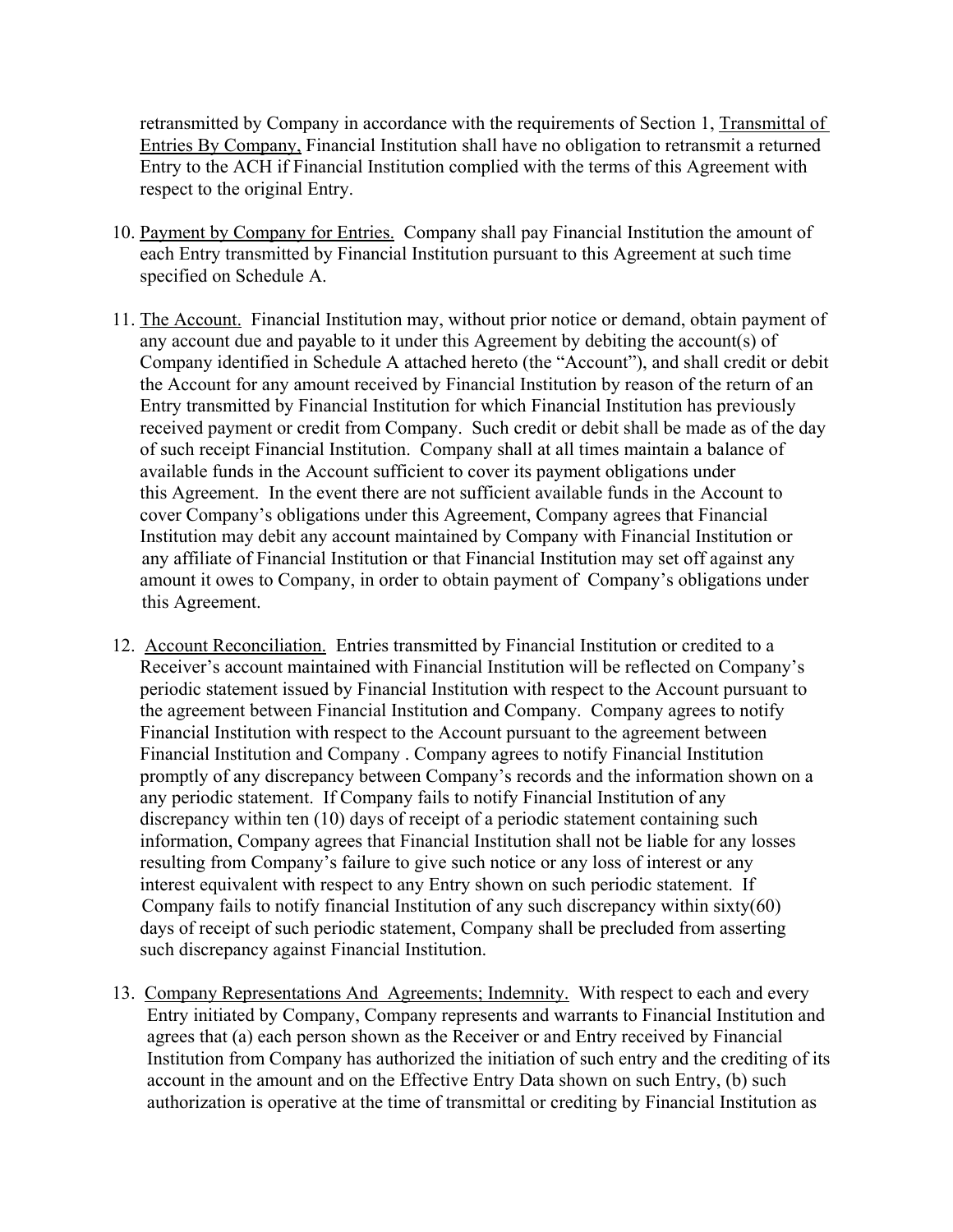provided herein, (c ) Entries transmitted to Financial Institution by Company are limited to those types of Credit Entries set forth in Section 1, Transmittal of Entries By Company, (d) Company shall perform its obligations under this Agreement in accordance with all applicable laws and regulations, including the sanctions laws administered by OFAC, and (e) Company shall be bound by and comply with the Rules as in effect from time to time, including, without limitation, the provision payment of an entry by the Receiving Depository Financial Institution of final settlement for such Entry. Company specifically acknowledges that it has received notice of the rule regarding provisional payment and of the fact that, if such settlement is not received, the Receiving Depository Financial Institution shall be entitled to a refund from the Receiver of the amount credited and Company shall not be deemed to have paid the Receiver the amount of the Entry. Company shall indemnify financial Institution against any loss, liability or expense (including attorney's fees and expenses) resulting from or arising out of any breach of any of the foregoing representations or agreements.

14. Financial Institution Responsibilities; Liability; limitations On Liability; Indemnity.

 (a.) In the performance of the services required by this Agreement, Financial Institution shall be entitled to rely solely on the information, representations, and warranties provided by Company pursuant to this Agreement, and shall not be responsible for the accuracy or completeness thereof. Financial Institution shall be responsible only for performing the services expressly provided for in this Agreement, and shall be liable only for its negligence of willful misconduct in performing those services. Financial Institution shall not be responsible for Company's acts of omissions (including without limitation the amount, accuracy, timeliness of transmittal or authorization of any Entry received from Company) or those of any other person, including without limitation any Financial Institution, Automated Clearing House or transmission or communications facility, any Receiver or Receiving Depository Financial Institution against any loss, liability or expense (including attorney's fees and expenses) resulting from or arising out of any claim of any person that the Financial Institution is responsible for any act or omission of Company or any other person described in this Section 14(a).

(a) Financial Institution shall be liable only for Company's actual damages; in no event shall Financial Institution be liable of any consequential, special, incidental, punitive or indirect loss or damage which Company may incur of suffer in connection with this Agreement, whether or not the likelihood or such damages was known or contemplated by the Financial Institution and regardless of the legal or equitable theory of liability which Company may assert, including, without limitation, loss or damage from subsequent wrongful dishonor resulting from Financial Institution's acts or omissions pursuant to this Agreement.

(b) Without limiting the generality of the foregoing provisions, financial Institution shall be excused from failing to act or delay in acting if such failure or delay is caused by legal constraint, interruption of transmission or communication facilities, equipment failure, war, emergency conditions or other circumstances beyond Financial Institution's control. In addition, Financial Institution shall be excused from failing to transmit or delay in transmitting an entry if such transmittal would result in Financial Institution's having exceeded any limitation upon its intra-day net funds position established pursuant to present or future Federal Reserve guidelines or in Financial Institution's reasonable judgment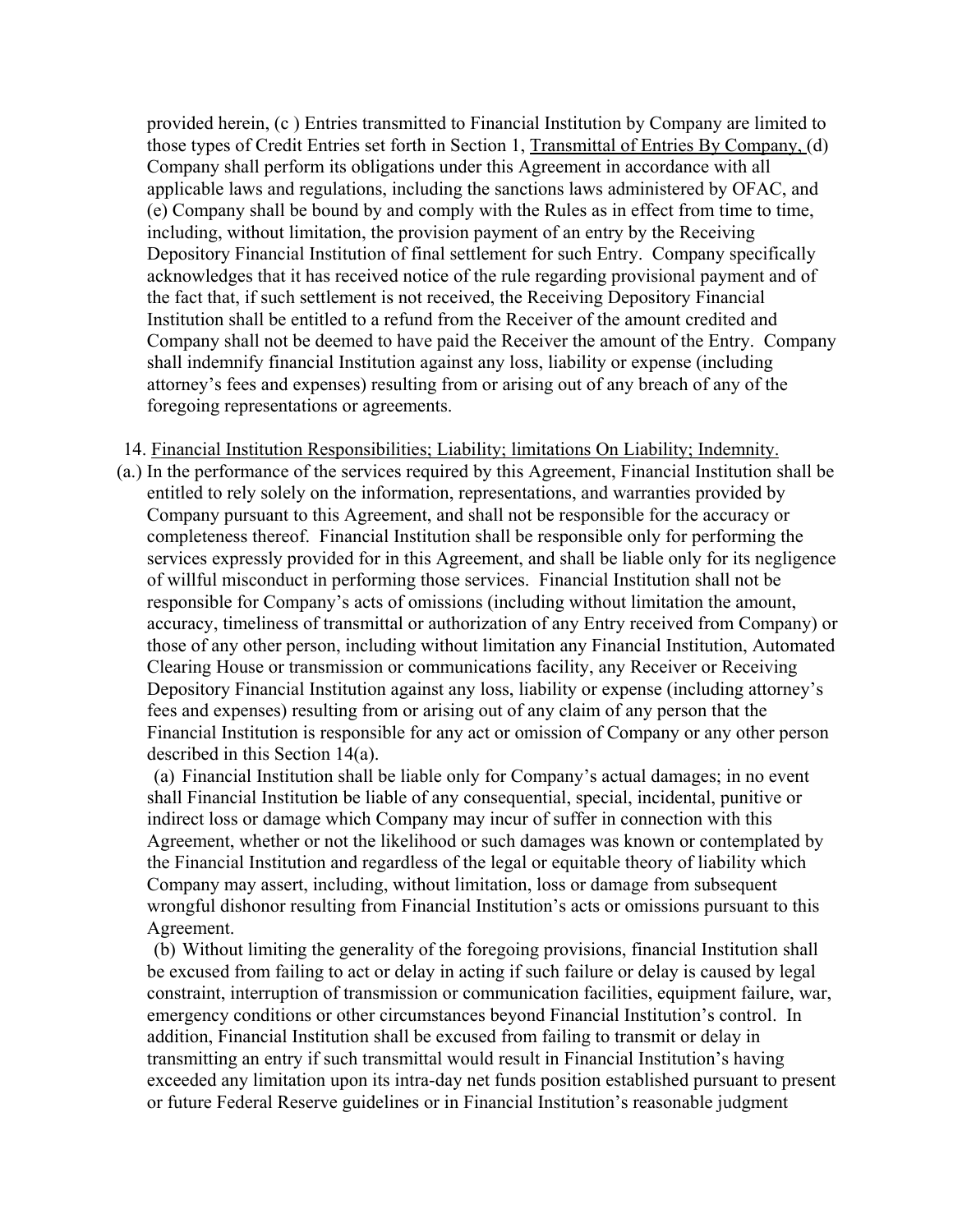otherwise violation any provision of any present or future risk control program of the Federal Reserve or any rule or regulation or any other U.S. governmental regulatory authority.

(c) Subject to the foregoing limitations, Financial Institution's liability for loss of interest resulting from its error or delay shall be calculated by using a rate equal to the average Federal Funds rate at the Federal Reserve Financial Institution of New York for the period involved. At financial Institution's option, payment of such interest may be made by crediting the Account resulting from or arising out of any claim of any person that Financial Institution is responsible for any act or omission of company or any other person described in Section 14(a).

- 15. Inconsistency Of Name And Account Number. Company acknowledges and agrees that if an Entry describes the Receiver inconsistently by name and account number, payment of the Entry transmitted by Financial Institution to the Receiving Depository Financial Institution may be made by the Receiving Depository Financial Institution (or by Financial Institution in the case of an On-Us Entry) on the basis of the account number supplied by the Company, even if it identifies a person different from the named Receiver, and that Company's obligation to pay the amount of Entry to Financial Institution is not excused in such circumstances.
- 16. Notifications Of Change. Financial Institution shall notify Company of all notifications of change received by Financial Institution relating to Entries transmitted by Company by mutually agreeable means, including email, no later than 10 business days after receipt thereof
- 17. Payment For Services. Company shall pay Financial Institution the charges for the services provided in connection with this Agreement, as set forth in Schedule C attached hereto. All fees and services are subject to change upon 30 calendar days prior written notice from Financial Institution to Company. Such charges do not include, and Company shall be responsible for payment of, any sales, use excise, value added, utility or other similar taxes relating to such services, and any fees or charges provided for in the agreement between Financial Institution and Company with respect of the Account (the "Account Agreement").
- 18. Amendments. From time to time Financial Institution may amend any of the terms and conditions contained this Agreement, including without limitation, any cut-off time, any business day, and any part of Schedules A through E attached hereto. Such amendments shall become effective upon receipt of notice by Company or such later date as may be stated in Financial Institution's notice to Company.

## 19. Notices, Instructions, Etc.

(a) Except as otherwise expressly provided herein , Financial Institution shall not be required to act upon any notice or instruction received from Company or any other person, or to provide any notice or advice to Company or any person with respect to any matter.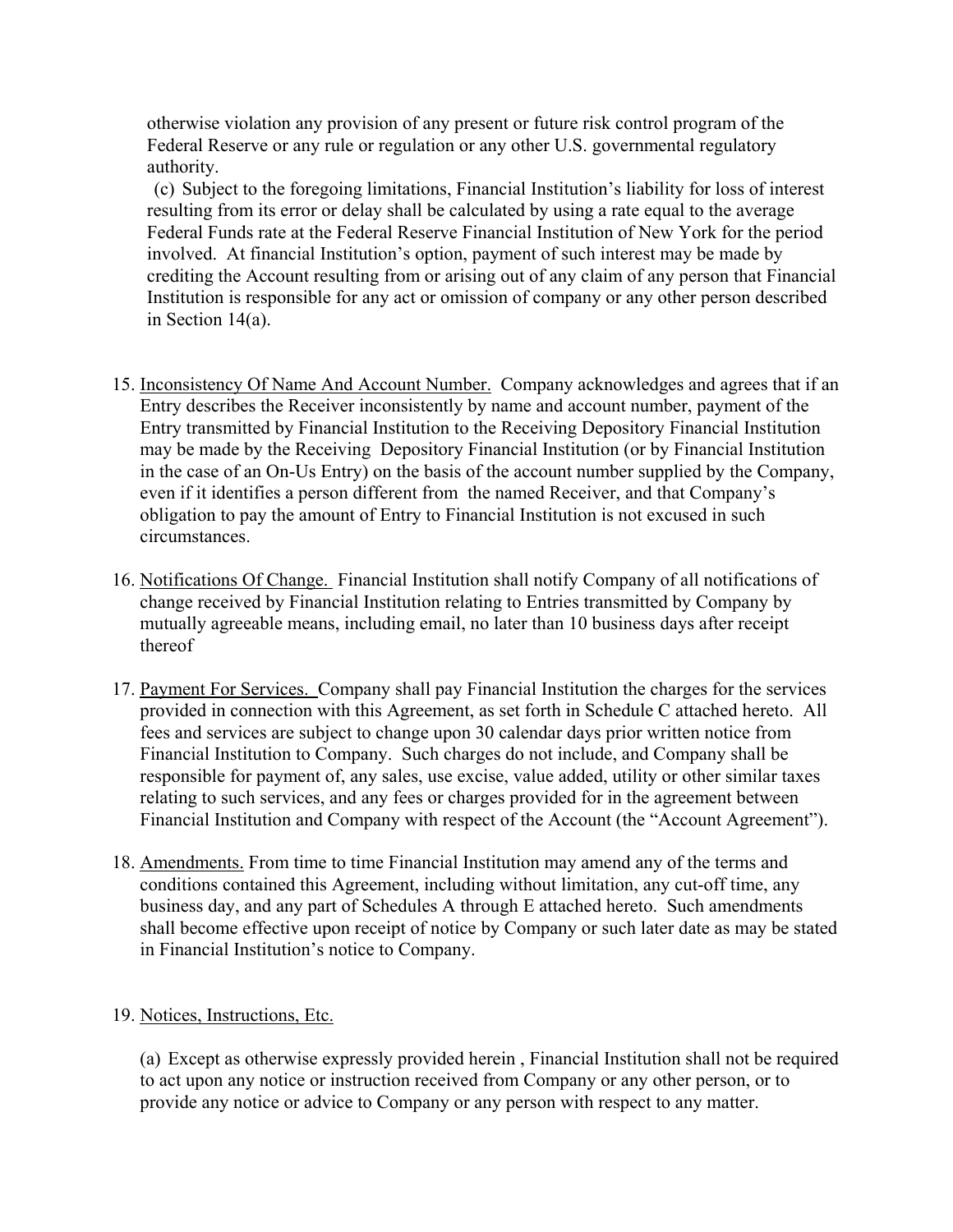(b) Financial Institution shall be entitled to relay on any written notice or other written communication believed by it in good faith to be genuine and to have been signed by an Authorized Representative, and any such communication shall be deemed to have been signed by such person. The names and signatures of Authorized Representatives are set forth in Schedule F attached hereto. Company may add or delete any Authorized Representative by written notice of Financial Institution signed by at least two Authorized Representatives other than that being added or deleted. Such notice shall be effective on the second business day following the day of Financial Institution's receipt thereof.

( c) Except as otherwise expressly provided herein, any written notice or other written communication required or permitted to be given under this Agreement shall be delivered, or sent by United States registered or certified mail, email certified by PGP or a digital signature, postage prepaid, or by express carrier, and if to Financial Institution, addressed to :

 The City National Bank of Taylor P.O. Drawer 1099 Taylor, Texas 76574 Attn: Dolly Hyzak or James Marek

And, if to Company, addressed to:

 $\mathcal{L}_\text{max}$  , where  $\mathcal{L}_\text{max}$  , we are the set of the set of the set of the set of the set of the set of the set of the set of the set of the set of the set of the set of the set of the set of the set of the set of  $\mathcal{L}_\text{max}$  , where  $\mathcal{L}_\text{max}$  , we are the set of the set of the set of the set of the set of the set of the set of the set of the set of the set of the set of the set of the set of the set of the set of the set of  $\mathcal{L}_\text{max}$ 

Attn:

Unless another address is substituted by notice delivered or sent as provided herein. Expect as otherwise expressly provided herein, any such notice shall be deemed given when received.

- 20. Data Retention. Company shall retain data on file adequate to permit remaking of entries for five(5) days following the date of their transmittal by Financial Institution as provided herein, and shall provide such Data to Financial Institution upon its request.
- 21. Tapes and Records. All magnetic tapes, Entries, security procedures and related records used by Financial Institution for transactions contemplated by this Agreement shall be and remain Financial Institution's property. Financial Institution may, at its sole discretion, make available such information upon Company's request. Any expenses incurred by Financial Institution in making such information available to Company shall be paid by Company.
- 22. Evidence of Authorization. Company shall obtain all consents and authorizations required under the Rules and shall retain such consents and authorizations for two years after they expire.
- 23. Cooperation in Loss Recovery Efforts. In the event of any damages for which Financial Institution or Company may be liable to each other or to third party pursuant to the services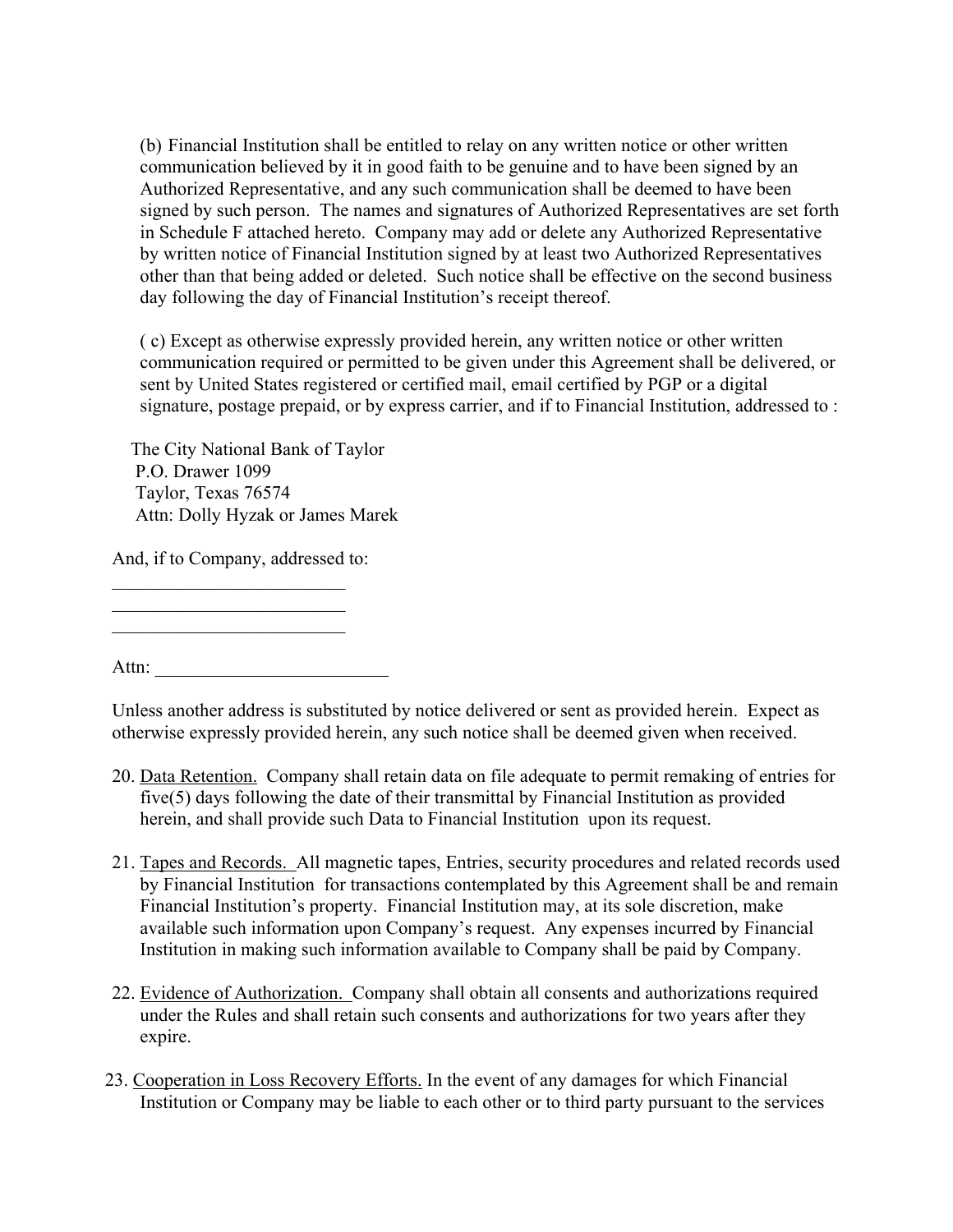provided under this Agreement, Financial Institution and Company will undertake reasonable efforts to cooperate with each other, as permitted by applicable law, in performing loss recovery efforts and in connection with any actions that the relevant party may be obligated to defend or elects to pursue against a third party.

- 24. Termination. Company may terminate this Agreement at any time. Such termination shall be effective on the [e.g., second business day ] following the day of Financial Institution's receipt of written notice of such termination or such later date as is specified in that notice. Financial Institution reserves the right to terminate this Agreement immediately upon providing written notice of such termination to Company. Any termination of this Agreement shall not affect any of Financial Institution's rights and Company's obligations with respect to Entries initiated by Company prior to such termination, or the payment obligations of Company with respect to services performed by Financial Institution prior to termination, or any other obligations that survive termination of this Agreement.
- 25. Entire Agreement. This Agreement (including the Schedules attached hereto), together with the Account Agreement, is the complete and exclusive statement of the agreement between Financial Institution and Company with respect to the subject matter hereof and supersedes any prior agreement(s) between Financial Institution and Company with respect to such matter. In the event of any inconsistency between the terms of this Agreement and the Account Agreement, the terms of this Agreement shall govern. In the event performance of the services provided herein in accordance with the terms of the Agreement would result in a violation of any present of future statute, regulation or government policy to which Financial Institution is subject, an which governs or affects the transactions contemplated by this Agreement, then this Agreement shall be deemed amended to the extent necessary to comply with such stature, regulation or policy and Financial Institution shall incur no liability to Company as result of such violation or amendment. No course of dealing between Financial Institution and Company will constitute a modification of this Agreement, the Rules, of the security procedures or constitute an agreement between the Financial Institution and Company regardless of whatever practices and procedures Financial Institution and Company may use.
- 26. Non-Assignment. Company may not assign this Agreement or any or any of the rights or duties hereunder to any person without Financial Institution's prior written consent.
- 27. Waiver. Financial Institution may waive enforcement of any provision of this Agreement. Any such waiver shall not affect Financial Institution's rights with respect to any other transaction or modify the terms of this terms of this Agreement.
- 28. Binding Agreement; Benefit. This Agreement shall be binding upon and inure to the benefit of the parties hereto and their respective legal representatives, successors and assigns. This Agreement is not for the benefit of any other person, and no other person shall have any right against Financial Institution of Company hereunder.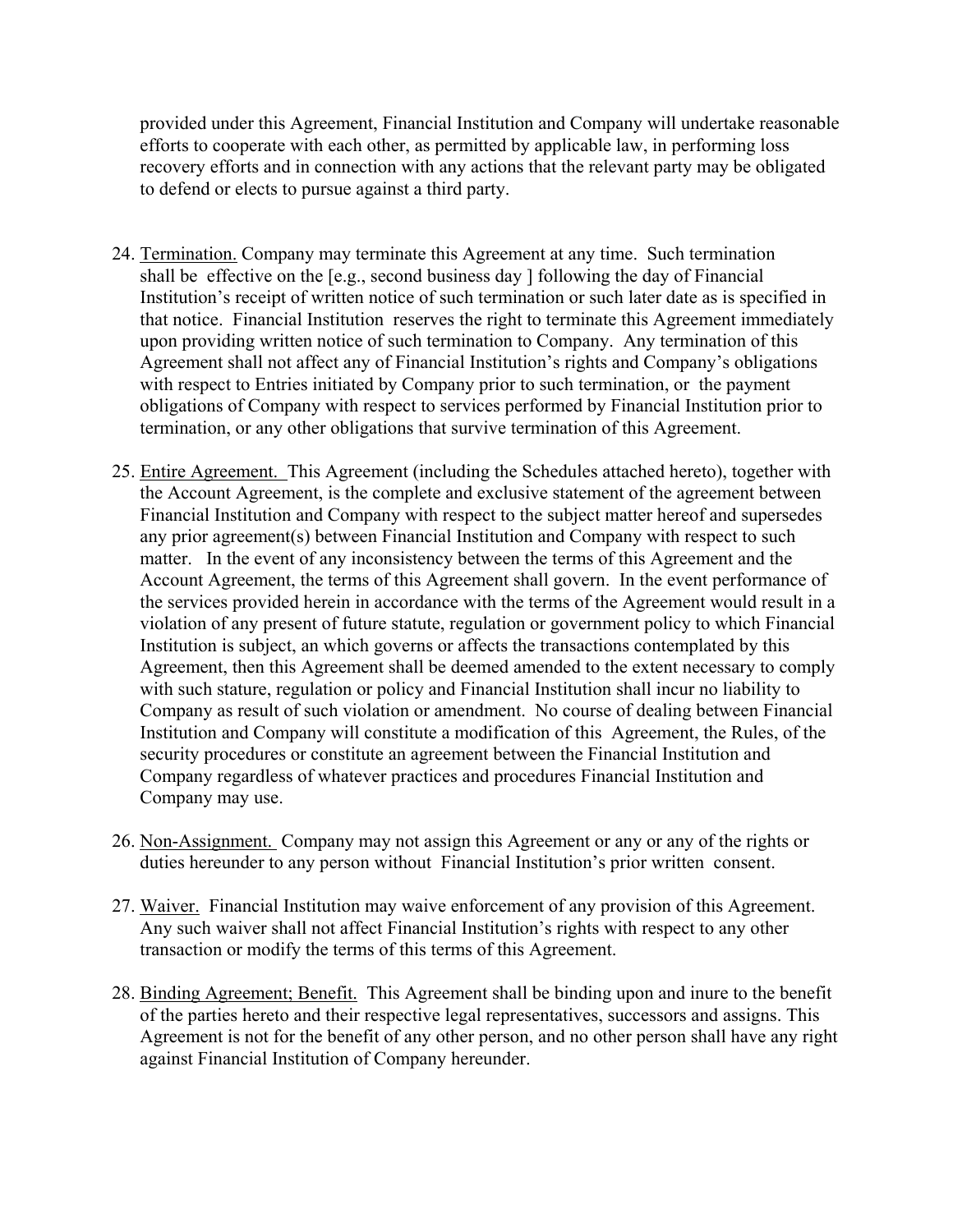- 29. Headings. Headings are used for reference purposes only and shall not be deemed a part of this Agreement.
- 30. Severability. In the event that any provision of this Agreement shall be determined to be invalid, illegal or unenforceable to any extent, the remainder of this Agreement shall not be impaired or otherwise affected and shall continue to be valid and enforceable to the fullest extent permitted by law.
- 31. Governing Law. This Agreement shall be construed in accordance with and governed by the laws of the State of Texas.

IN WITNESS WHEREOF the parties hereto have caused this Agreement to be executed the their duly authorized officers.

 $\mathcal{L}_\text{max}$  , and the contribution of the contribution of the contribution of the contribution of the contribution of the contribution of the contribution of the contribution of the contribution of the contribution of t

Financial Institution Company

| By    | י ג∟<br>ָט |
|-------|------------|
| Name  | Name       |
| Title | Title      |

### **SCHEDULE A - DEBITS**

### **ACH DEBIT ORINGINATION SERVICE REQUIREMENT AND RESTRICTIONS**

The following ACH debit origination services will be extended to the company by the Financial Institution until modified in writing by either party.

Type of ACH Transaction: PPD, (Prearranged payments & deposits), Debit Originations

Method of File Creation: **ACH** privileges

Secure file Transfer of approved NACHA file

**Method of Settlement Entry Creation**: ACH warehouse/ settlement system Manual posting by Financial Institution

**SPECIFIC AUTHORIZATIONS of ACH Services**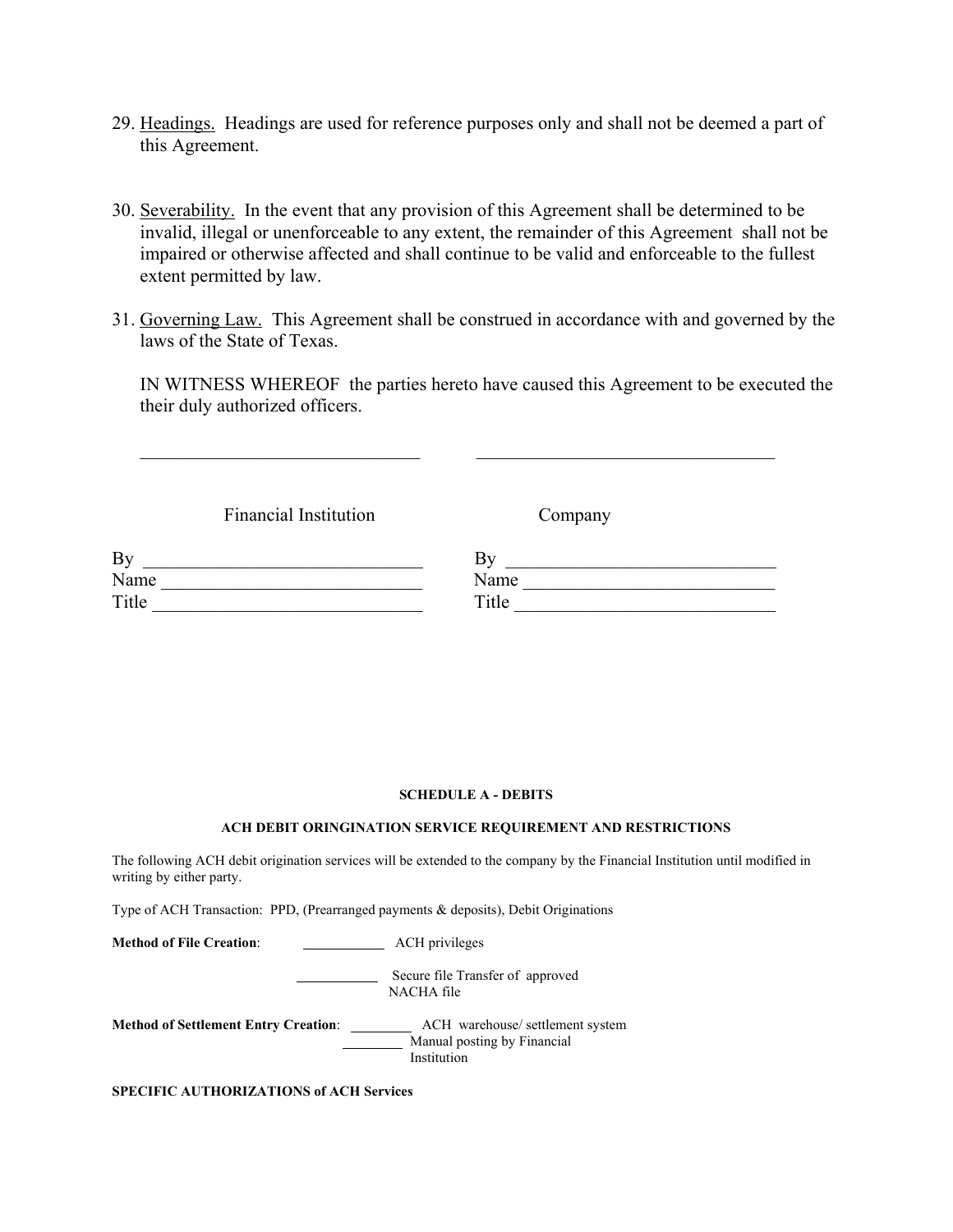This section describes the level of service and the specific accounts that will be authorized to originate the ACH entries. If there are multiple Debit Settlement accounts, a separate Schedule A will be completed for each account.

The company is authorized to originate Debit entries: ves \_\_\_\_\_\_\_ no

**DEBIT SETTLEMENT ACCOUNT**, (account to credit for total of ACH transactions):

| Account Title:  |  |
|-----------------|--|
| Account Number: |  |
| Contact Person: |  |
| Telephone#:     |  |
| E-mail Address: |  |

**DELIVERY DATE**: This is the date that the company must complete the batch approval process, or deliver a NACHA formatted file, prior to noon of the Financial Institution's business day in order to provide sufficient time for the financial Institution to process the ACH entries within the NACHA deadlines.

<sup>1</sup> business day prior to the "Effective Date" of the Debit Entries

**SETTLEMENT DATE** to deposit into the Debit Settlement Account for the total of the entries.

 On The "Effective Date" of the Debit entries Others as described below

**LIMIT CLASS**: This is the largest total dollar amount that will be authorized for the Company to originate on any particular date, This limit may be verified by the financial Institution prior to processing ACH batches and if exceeded , the financial Institution may decline processing the entries without any liability to the Company.

Maximum Daily Limit:

**EMPLOYEE SECURITY** will be governed by the requirements in Schedule B. the Company will be responsible for any transaction created, modified or authorized by any Company representative initiated in accordance to the security level detailed in Schedule B.

| Financial Institution Approval |       | Company Approval |       |
|--------------------------------|-------|------------------|-------|
| Bv                             | Date: | Bv:              | Date: |

#### **SCHEDULE A- CREDITS**

### **ACH CREDITS ORIGINATION SERVICE REQUIREMENTS AND RESTRICTIONS**

The following ACH credit origination services will be extended to the Company by the Financial Institution until modified in writing by either party.

**Type of ACH Transaction**: PPO, (Prearranged Payments & Deposits), Credit Originations

**Method of File Creation:** \_\_\_\_\_\_\_\_\_\_\_\_\_\_\_\_ ACH privileges Other NACHA File creation program or system. Secure File Transfer of approved NACHA file. **Method of Settlement Entry Creation:** ACH warehouse/settlement system Manual posting by Financial Institution

### **SPECIFIC AUTHORIZATIONS of ACH Services**

This section describes the level of service and the specific accounts that will be authorized to originate the ACH entries. If there are multiple Credit Settlement Accounts, a separate Schedule A will be completed for each account.

The company is authorized to originate CREDIT entries: ves \_\_\_\_\_\_\_\_ no

**CREDIT SETTLEMENT ACCOUNT**, (account to charge for total of ACH transactions):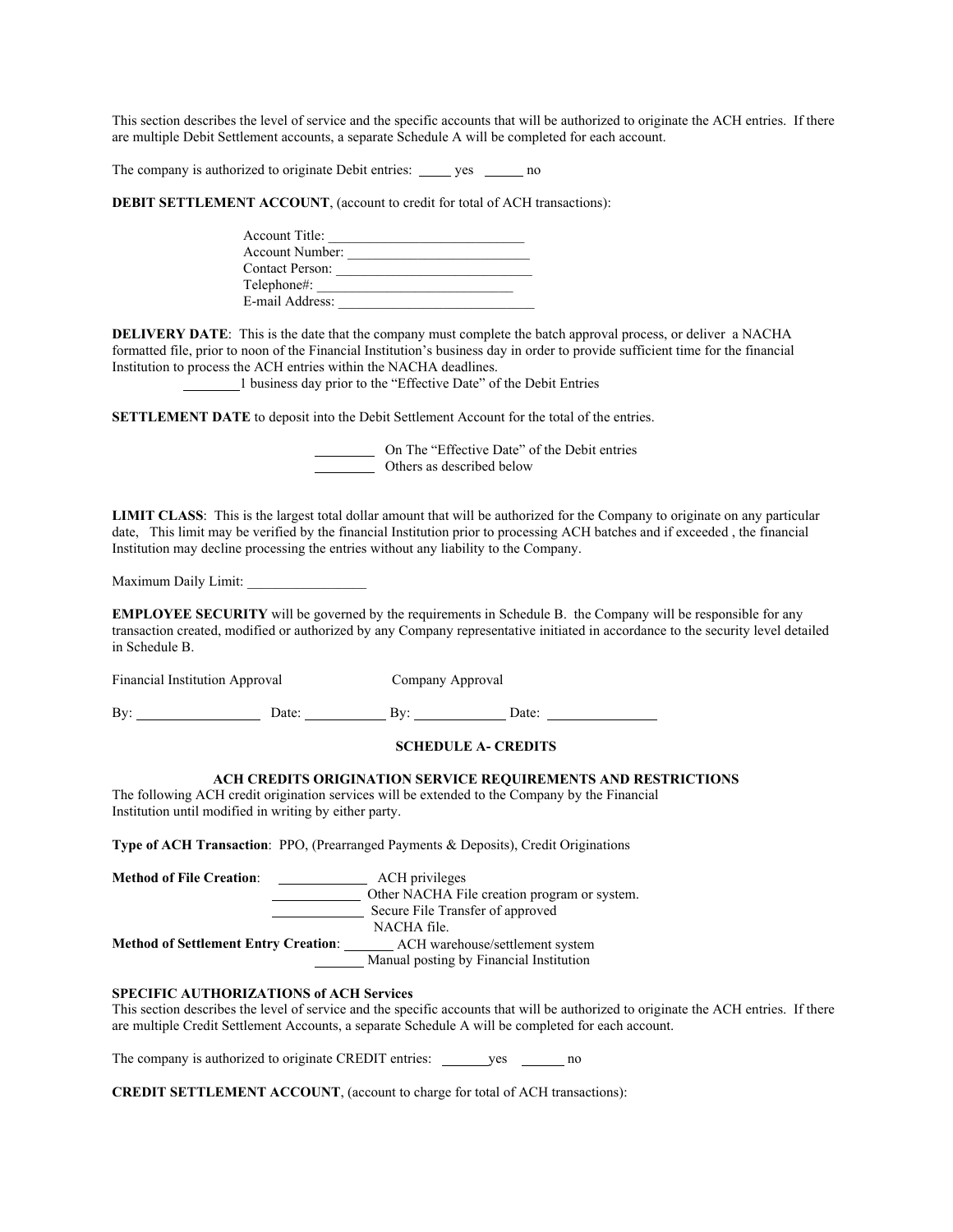| Account Title:         |  |
|------------------------|--|
| Account Number:        |  |
| <b>Contact Person:</b> |  |
| Telephone Nbr:         |  |
| Email Address:         |  |

**DELIVERY DATE**: This is the date that the company must complete the batch approval process or deliver a NACHA formatted file prior to noon of the Financial Institution's business day in order to provide sufficient time for the financial Institution to process the ACH Entries within the NACHA deadlines.

> 3 business days prior to the "Effective Date" of the Credit Entries 2 business days prior to the "Effective Date" of the Credit Entries

**SETTLEMENT DATE** to charge the credit Settlement Account for the total of the entries. (Available and collected funds must be in the credit Settlement Account on the system used to verify funds as of the schedule indicated below. Failure to have sufficient funds in he Credit Settlement Account at the required date will result in the declined authorization of the origination of the entire batch and no CREDIT entries will be initiated.)

> 3 business days prior to the "Effective Date" of the Credit Entries 2 business days prior to the "Effective Data" of the Credit Entries On the "Effective Date" of the Credit Entries

**LIMIT CLASS**: This amount is the largest amount that will be authorized for the Company's account and represents an additional security feature for both parties. If the "Available Balance" is selected, funds must be showing in the account as of the close of business on the day prior to the Settlement Date to make sure it will appear as collected and available on the Financial Institution's verification systems.

> Available Balance on the Credit Settlement Account Other Limit as described below

 $\mathcal{L}_\mathcal{L} = \{ \mathcal{L}_\mathcal{L} \mid \mathcal{L}_\mathcal{L} \in \mathcal{L}_\mathcal{L} \}$  , where  $\mathcal{L}_\mathcal{L} = \{ \mathcal{L}_\mathcal{L} \mid \mathcal{L}_\mathcal{L} \in \mathcal{L}_\mathcal{L} \}$  $\mathcal{L}_\text{max}$  and the contract of the contract of the contract of the contract of the contract of the contract of the contract of the contract of the contract of the contract of the contract of the contract of the contrac

**EMPLOYEE SECURITY** will be governed by the requirements in Schedule B. The company will be responsible for any transaction created, modified or authorized by any Company representative initiated in accordance to the security level detailed in Schedule B.

| Financial Institution Approval |       | Company Approval |      |
|--------------------------------|-------|------------------|------|
| Bv:                            | Date: | ВV.              | Date |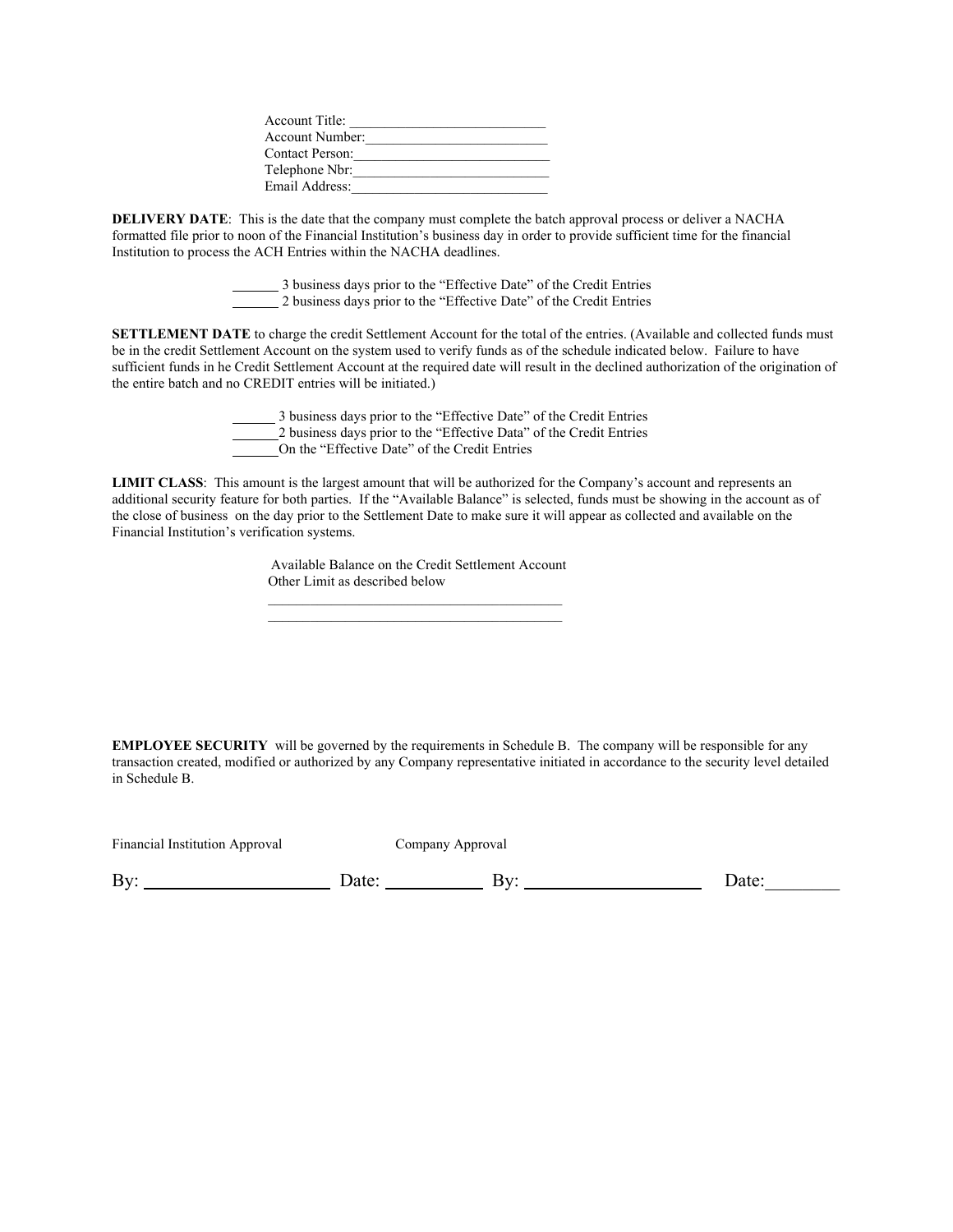#### **SCHEDULE B - Security Procedure**

The Financial Institution shall process entries and batches approved by authorized representatives of the Company in accordance to the agreement and other schedules. Both parties agree to adhere to the "rules" established by NACHA and /or Federal Reserve Bank as they apply to PPD originations.

The company hereby authorized the following individuals to perform the services with the noted restrictions. The Financial Institution is authorized to process entries and instructions from these representative on behalf of the Company. Complete a separate form for each authorized representative.

| Name                                           | Title/Position |  |
|------------------------------------------------|----------------|--|
|                                                |                |  |
|                                                |                |  |
|                                                |                |  |
| Credit Originations: _________ Yes ________ No |                |  |
| Create Batches and detail entries: Ves Ves No  |                |  |
| Change Batch and detail entries: Yes No        |                |  |
| Approve Batches: _____Yes ______No             |                |  |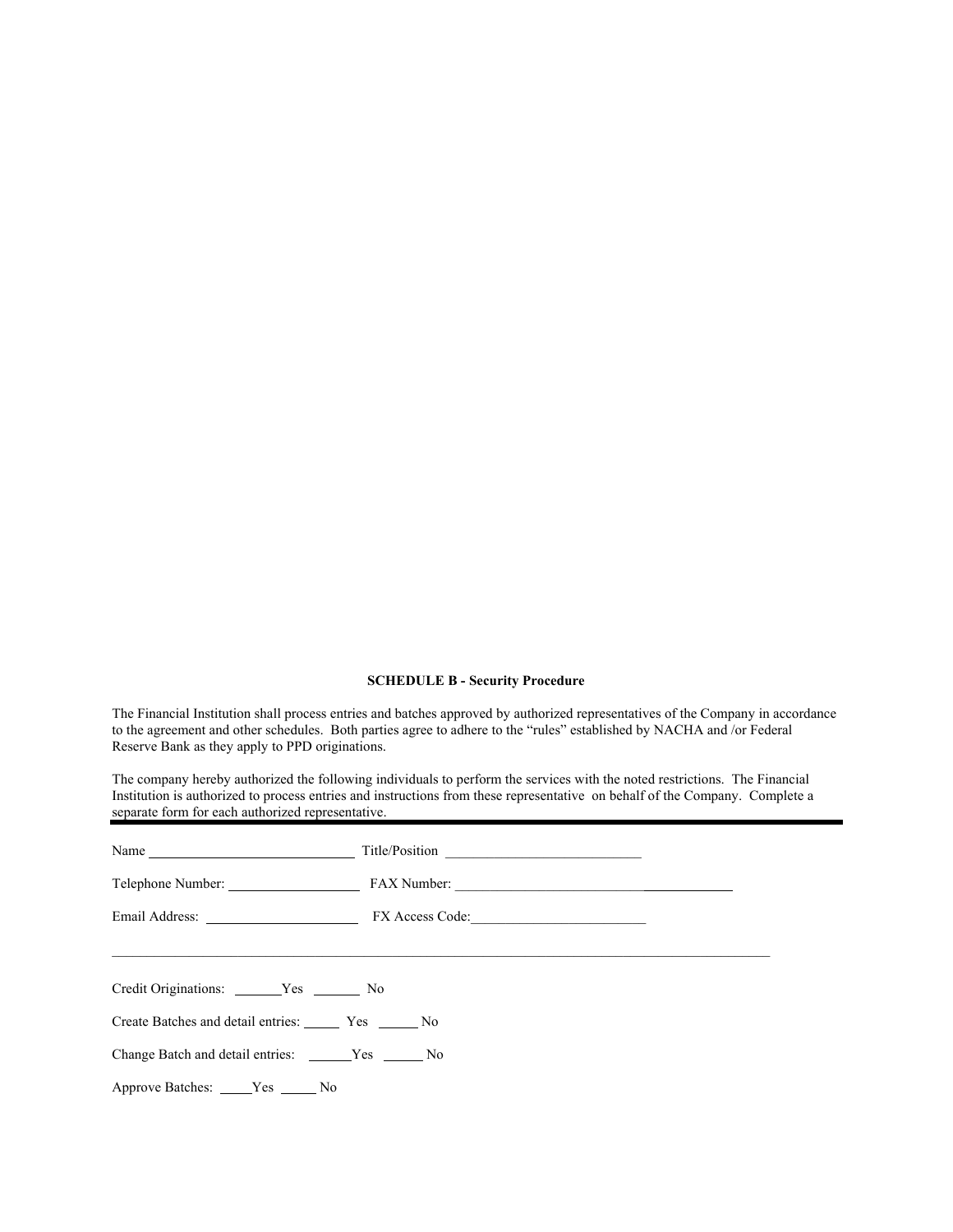| Can they approve Batches and detail entries they initiated? ______ Yes ______ No                                                              |
|-----------------------------------------------------------------------------------------------------------------------------------------------|
|                                                                                                                                               |
| Can this person contact the Financial Institution to recall or modify processed items? ______Yes ______No                                     |
| Settlement Accounts To Be Associated with FX Access Code: _______________________                                                             |
| Debit Originations: _____Yes ____No                                                                                                           |
| Create Batches and detail entries: _____Yes _____No                                                                                           |
| Change Batches and detail entries: Ves No                                                                                                     |
| Approve Batches: ______Yes ______No                                                                                                           |
| Can they approve Batches and detail entries they initiated? _____Yes _____No                                                                  |
|                                                                                                                                               |
| Can this person contact the Financial Institution to recall or modify processed items? ______Yes _______ No                                   |
| Settlement Accounts To Be Associated with FX Access Code:                                                                                     |
| ,我们也不会有什么。""我们的人,我们也不会有什么?""我们的人,我们也不会有什么?""我们的人,我们也不会有什么?""我们的人,我们也不会有什么?""我们的人<br><b>Financial Institution Approval</b><br>Company Approval |
|                                                                                                                                               |

# **SCHEDULE C FEES FOR ACH ORIGINATION SERVICE**

The Financial Institution agrees to extend the ODFI service to the Company for the fees listed below. This schedule is a "preferred" schedule in consideration of the Company's acceptance of this agreement. All fees are subject to change upon 30 days written notice.